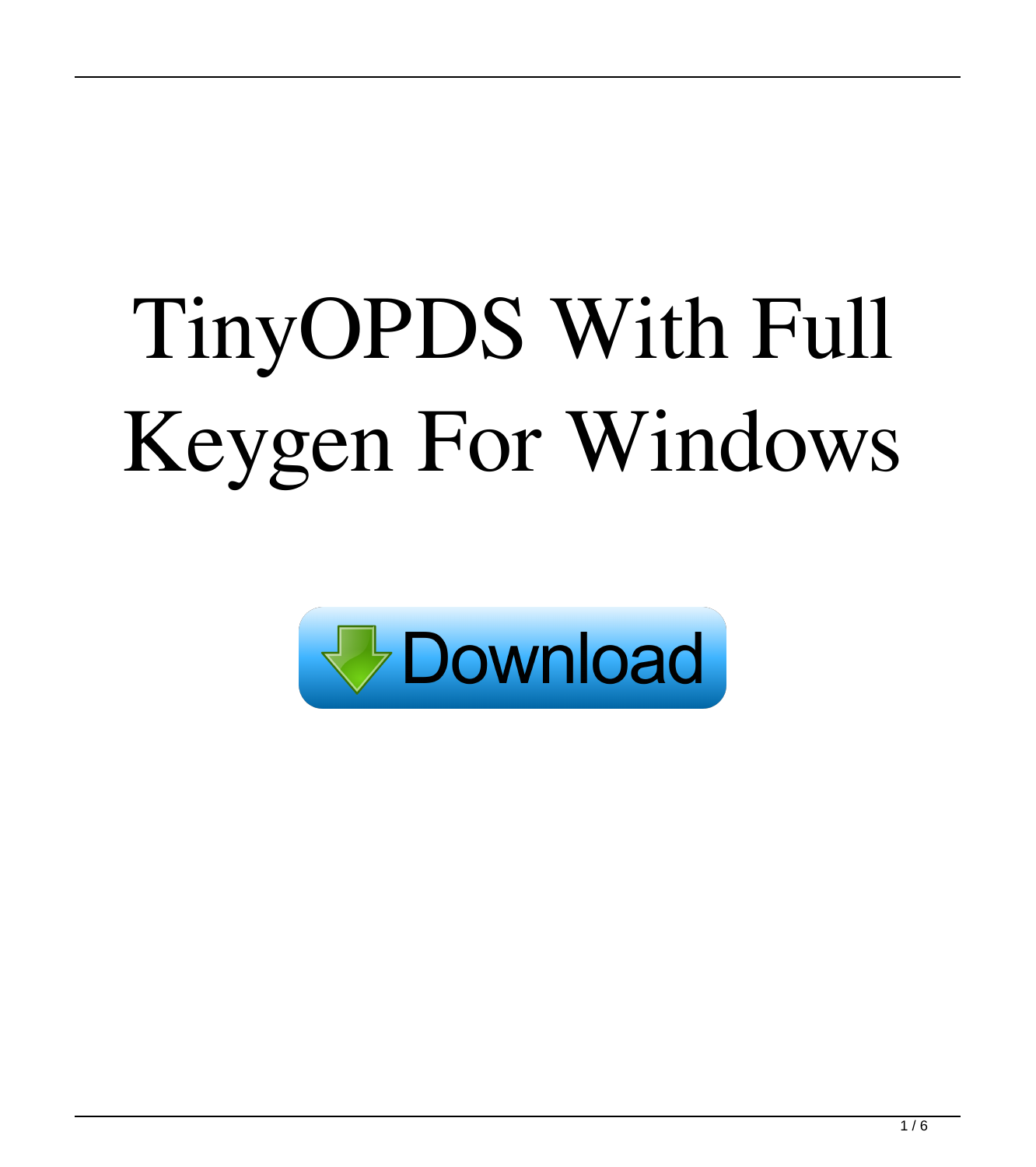## **TinyOPDS Activation Code With Keygen X64 2022 [New]**

TinyOPDS is an open source application that is based on the TinyODPS server described in the TOS document. TinyOPDS runs without the need of a database (MySQL, PostgreSQL) or an access to a web server. It does not require ODPS or XOPSD configuration. It can be used in connection with a http web server but, it is also usable with the command line. TinyOPDS Configuration and administration: TinyOPDS uses the ODPS and TinyODPS (TOS) format. TinyOPDS can be installed on any Linux distribution (Ubuntu, Debian, Fedora, Redhat, CentOS, Gentoo, …). It can be installed on Debian and Ubuntu systems without any dependencies. TinyOPDS can be installed via the apt-get tool (Debian) or yum tool (RHEL/Fedora/CentOS). You can start TinyOPDS from your graphical interface using the following command: sudo service tinyopsd start Then, you can access TinyOPDS administration via a web browser on port 9999 (SSH tunnel is used by default). It is very important to change the port to avoid access restrictions to this server. At the moment, TinyOPDS runs on port 9999 only. For the given configuration, it is possible to access the following services: User accounts management Group accounts management User passwords Grant/revoke user access to services and applications Configuration/log file management Generate/edit ODPS publications Migrations of existing publications The TinyOPDS Web server is started automatically after TinyOPDS installation. You can start it manually if you need, via the following command: sudo service tinyopsd start Then, you can access TinyOPDS administration via a web browser on port 9999 (SSH tunnel is used by default). It is very important to change the port to avoid access restrictions to this server. At the moment, TinyOPDS runs on port 9999 only. For the given configuration, it is possible to access the following services: User accounts management Group accounts management User passwords Grant/revoke user access to services and applications Configuration/log file management Generate/edit ODPS publications Migrations of existing publications Configuration of ODPS servers

### **TinyOPDS Registration Code [32|64bit]**

Google Drive is a free cloud service that lets you store your files online so you can access them from any computer. It's your personal space where you can keep all your stuff. You can also share your stuff online with friends, family, and anyone you want. Google Drive is easy to use and provides a consistent Google-like experience. You can store files of any type, and view them online or download them to your computer. You can make changes to your files anytime, and share them with others via email, text messages, social networks, and more. Keymacro is an application that allows you to manage and organize your files in Google Drive. You can upload your files to Google Drive from your computer, mobile device, or web site. When you upload a file, you have the option to add tags to help you find the file later. Synergy Configurator will configure your Synergy setup for use with Desktops or Laptops. It requires at least 3 PCs on the same network (IPs have to be static, avoid DHCP). The Bracket Python (BP) software is a syntax-aware, programmable markup editor for the Python programming language. While editable source code is often displayed in a text editor, BP allows users to edit source code (including comments and Python docstrings) and "prettyprint" the source code back into an interpretable format, with rich content highlighting and easy navigation. BP can be used either as a GUI or on the command line. MailClick is an open source crossplatform mail reader that allows you to set rules and perform actions on your mail (see the "MailClick Features" page for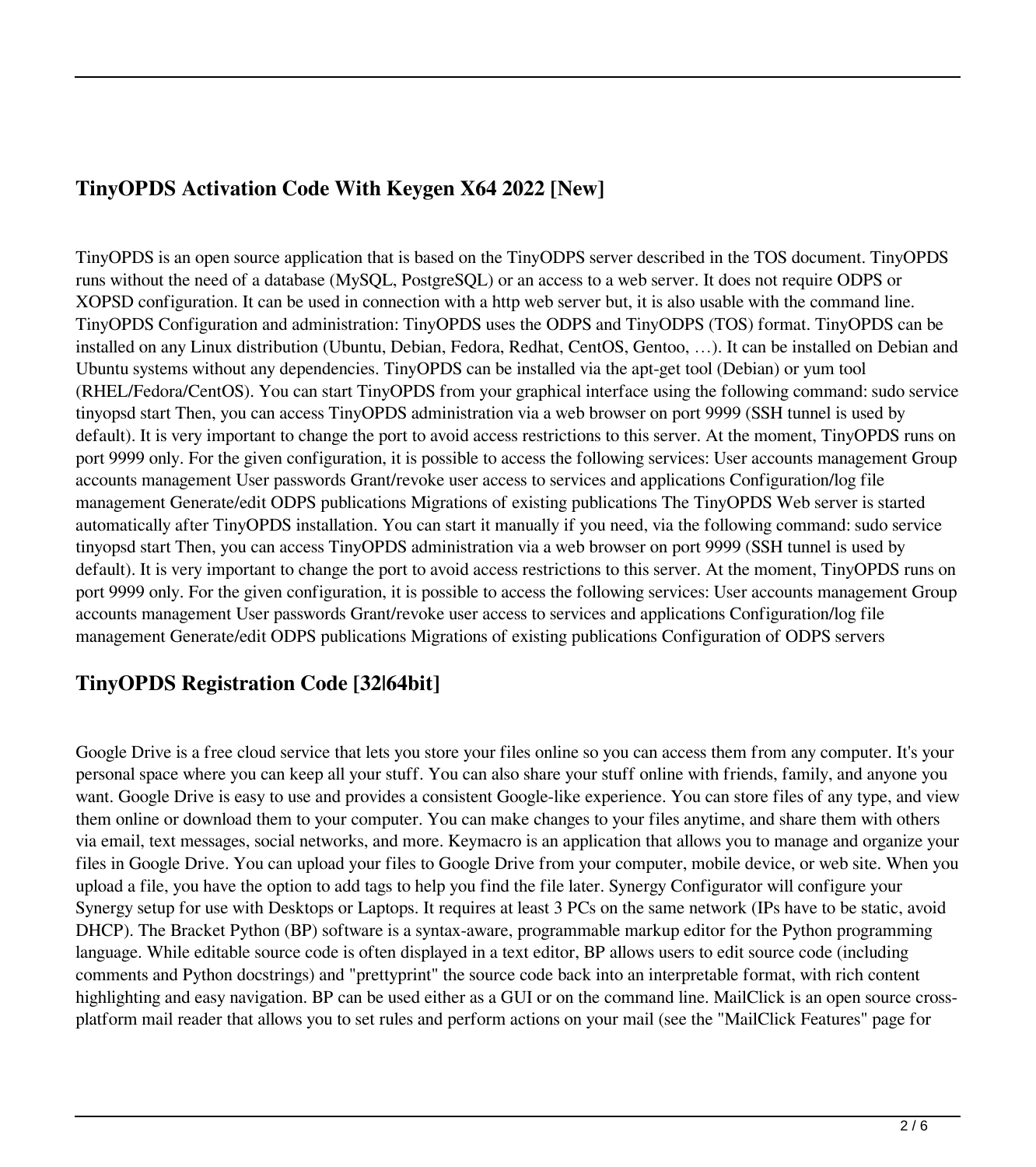more information). It has a lot of great features, so read through the "Features" page and "Tutorial" page for an overview of how it works. A short description of what type of apps we are talking about is "Medical". TypoSCAN is an all-in-one scanner with an intuitive user interface for detecting and correcting grammar mistakes, typos and spelling errors. Type check your document for one-click fixing of grammar errors and remove any spelling or vocabulary mistakes. Grammarly can spot and correct the main grammar mistakes. TypoSCAN can even detect typos and make suggestions about them. You can also select what types of words you want to check and see how many mistakes you have found, and even see which words 81e310abbf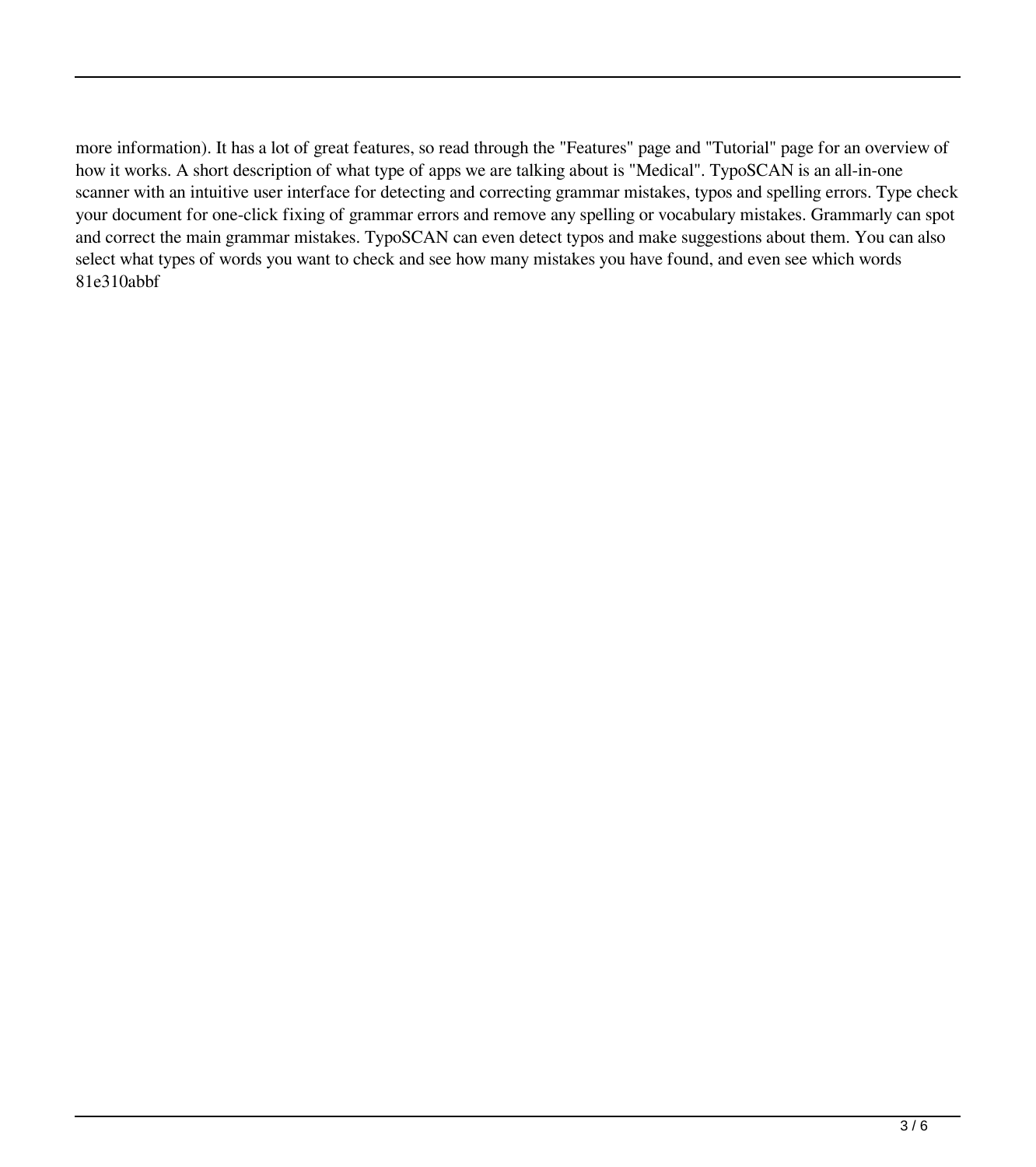## **TinyOPDS Crack+ Activation Key**

Open Publication Distribution System (OPDS) is the standard format used for publishing electronic books on the Web. OPDS is an XML-based specification and is totally independent of the Open Catalog Web Service (OCW) used by the OPDS publishing system TinyOPDS. Version: \$Id: tinyopds.py 3515 2007-01-25 11:42:00Z yong.wang \$ ABSTRACT TinyOPDS is a handy and reliable application designed to create and configure ODPS servers. It does not require a web server or a database engine. I. DESCRIPTION 1.1. Documentation Please refer to the "Usage Guide" chapter for instructions on how to use this software. 1.2. Quick Start Guide A. Introduction TinyOPDS is a handy and reliable application designed to create and configure ODPS servers. It does not require a web server or a database engine. 1.2.1. Installation Please refer to the "Installation" chapter for instructions on how to install and configure TinyOPDS. 1.2.2. Data Management Please refer to the "Data Management" chapter for instructions on how to import and export data, data conversion, backup and restore. 1.2.3. Command Line Interface Please refer to the "Command Line Interface" chapter for instructions on how to use the command line interface. 1.2.4. Configuration Please refer to the "Configuration" chapter for instructions on how to create and configure a new ODPS server. 1.2.5. Security Please refer to the "Security" chapter for instructions on how to configure the application security. 2. SOFTWARE FEATURES 2.1. XML-Based TinyOPDS is an XML-based application. The application uses the XML-based standard. It is easy to use and implement. 2.1.1. Simple and Convenient This application has a simple user interface, which makes the application easy to use and understand. 2.1.2. Short and Quick This application is short and quick, therefore it is easy to use. 2.1.3. Efficient and Fast This application is efficient and fast, therefore it is easy to use and implement. 2.1.4. Flexible and Rich This application is flexible and rich, therefore it is easy to use

### **What's New In?**

TinyOPDS is a handy and reliable application designed to create and configure ODPS servers. It does not require a web server or a database engine. Publishers, websites, blogs and other online service provider use ODPS format (Open Publication Distribution System) to publish and distribute their website content. ODPS is an XML-based open standard for publishing and distributing electronic books and other information over the Internet. ODPS is short for Open Publication Distribution System and refers to a syndication format that deals with electronic publications (books). Syndication provides a framework for distributing content among the various media used to communicate it, making it possible for that content to be used in new and different ways. ODPS is a technical specification of standards-based technology for publishing and distributing electronic publications. ODPS is compatible with the other relevant standards in this area, such as RSS (for syndication of web content) and Atom (for the standard of the publication of syndicated content). For a publisher to use this technology, they first need to buy an ODPS server that will allow them to publish their content online. Their content will be organized in a way that is made available to users by the ODPS server. The user will use a suitable browser, and the data is delivered via the Internet. Thanks to ODPS, publishers can easily include links to other pages, images, videos, audio files, blog posts, etc. on their website. TinyODPS is a small but very handy application designed to create and configure ODPS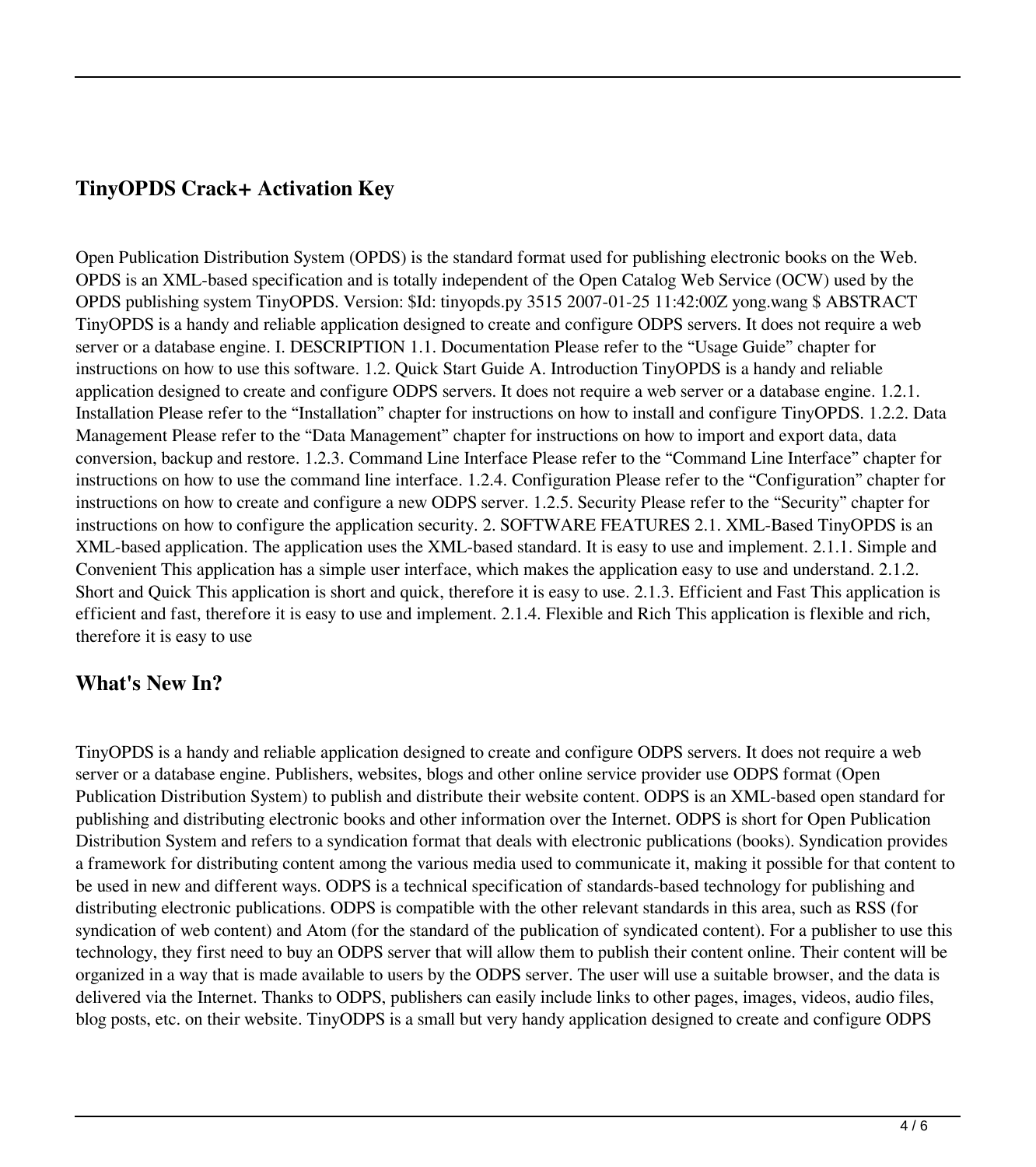servers. It does not require a web server or a database engine. It is a tiny version of ODPS Creator Pro, a larger and more powerful application. What's New in TinyODPS: TinyODPS Version 2.3.2: ODPS Creator Pro Version 2.3.1 ODPS Creator Pro is a powerful and reliable application designed to create and configure ODPS servers. It requires a web server or a database engine. ODPS Creator Pro Features: 1. Works with both ADP and MySQL databases 2. Imports books from a local library or a file saved in a computer 3. Manages content and publication settings 4. Generates XML 5. Shows the status of a project 6. Generates menu bar and toolbar icons 7. Allows navigation from any page 8. Allows book to be created from an existing file 9. Allows a website to be created for a specific topic 10. Allows RSS 2.0 syndication 11. Supports the DDWRT firmware 12. Supports websites that were developed with various popular frameworks, such as ASP.NET, J2EE, PHP, Python, Perl, Ruby on Rails, etc. 13. Allows uploading of files